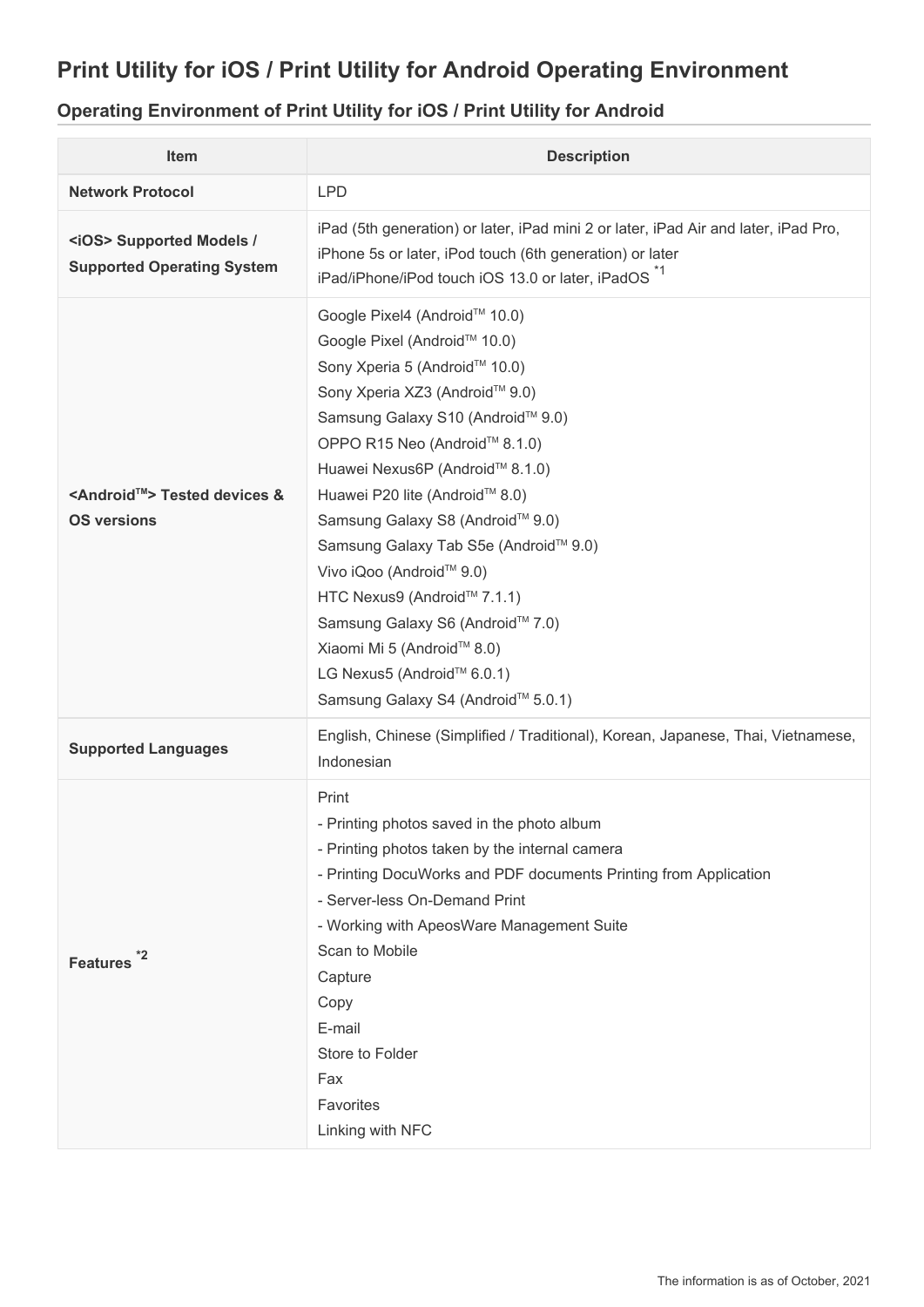| <b>Item</b>                   |                                        | <b>Description</b>                                                                                                                                                                                                                                                                                                                                                                                                                                                                                                                                                                                                |
|-------------------------------|----------------------------------------|-------------------------------------------------------------------------------------------------------------------------------------------------------------------------------------------------------------------------------------------------------------------------------------------------------------------------------------------------------------------------------------------------------------------------------------------------------------------------------------------------------------------------------------------------------------------------------------------------------------------|
| <b>Print</b>                  | <b>Printing</b><br>photo/image/website | Specify the number of copies (max 99)<br>Paper size: A3, A4, Letter, A5, B4, B5, 4 x 6" (101.6 x 152.4 mm), 8.5 x 14", 11 x<br>17", 2L-size (127 x 178 mm), Postcard (100 x 148 mm)<br>Image orientation: Portrait / Landscape<br>Output Colour: On / Off<br>2-sided print: On / Off<br>Pages Per Sheet: 2 Pages Up / 4 Pages Up / 8 Pages Up / 16 Pages Up / 32<br>Pages Up (32 Pages up only for printing from photo gallery)<br>Stapling: Off / 1 Staple Top Left<br>Paper tray: Automatically Select / Bypass tray<br>Paper type: Plain / Heavy weight / Heavy weight Reload<br>Authentication and Accounting |
|                               | <b>For PDF/DocuWorks</b><br>documents  | Specify the number of copies (max 99)<br>Paper size: Same as Paper Size, A4, A3, A5, B4, B5, Letter, Legal<br>Collated: On / Off<br>Output Colour: On / Off<br>2-sided print: 1 sided Print / 2 sided Print / 2 sided, Flip on short Edge<br>Pages Per Sheet: 2 Pages Up / 4 Pages Up<br>Stapling: Off / 1 Staple Top Left<br>Hole Punch: No hole punch, 2-hole punch, 3-hole punch, 4-hole punch<br>Paper tray: Automatically Select / Bypass tray<br>Authentication and Accounting                                                                                                                              |
| <b>Scan to Mobile</b>         |                                        | File Format (JPEG / PDF / DocuWorks), Scanning Method, Image Type (Full<br>Colour / Grayscale), Scan Size (A4 / Letter), Resolution (200 dpi / 300 dpi)                                                                                                                                                                                                                                                                                                                                                                                                                                                           |
| Copy                          |                                        | Quantity, Output Colour, Original Size, 2 Sided, Paper Supply, Reduce /<br>Enlarge, Paper per Side, Lighten / Darken, Staple, Original Type, Original<br>Orientation, Background Suppression, Negative Image                                                                                                                                                                                                                                                                                                                                                                                                      |
| $Fax^{\ast 2}$                |                                        | Resolution, Original Size, 2 Sided, Lighten / Darken, Original Type<br>You can select the recipient e-mail address from the phonebook of your<br>smartphone or tablet.                                                                                                                                                                                                                                                                                                                                                                                                                                            |
| E-mail                        |                                        | File Format (PDF, XDW, TIFF/JPEG Auto, TIFF), Colour Scanning, Original<br>Size, 2 Sided, Scan Resolution, Quality / File Size, Original Type, Original<br>Orientation, Skip Blank Pages, Background Suppression<br>You can select the recipient e-mail address from the phonebook of your<br>smartphone or tablet.<br>Only one e-mail address can be specified as a recipient.                                                                                                                                                                                                                                   |
| Store to Folder <sup>*2</sup> |                                        | Colour Scanning, Original Size, 2 Sided, Scan Resolution, Quality / File Size,<br>Original Type, Original Orientation, Skip Blank Pages, Background Suppression                                                                                                                                                                                                                                                                                                                                                                                                                                                   |
| <b>Operability</b>            |                                        | Text to Speech, Colour inversion, Enlarged screen display, Gesture UI, External<br>keyboard can be connected                                                                                                                                                                                                                                                                                                                                                                                                                                                                                                      |